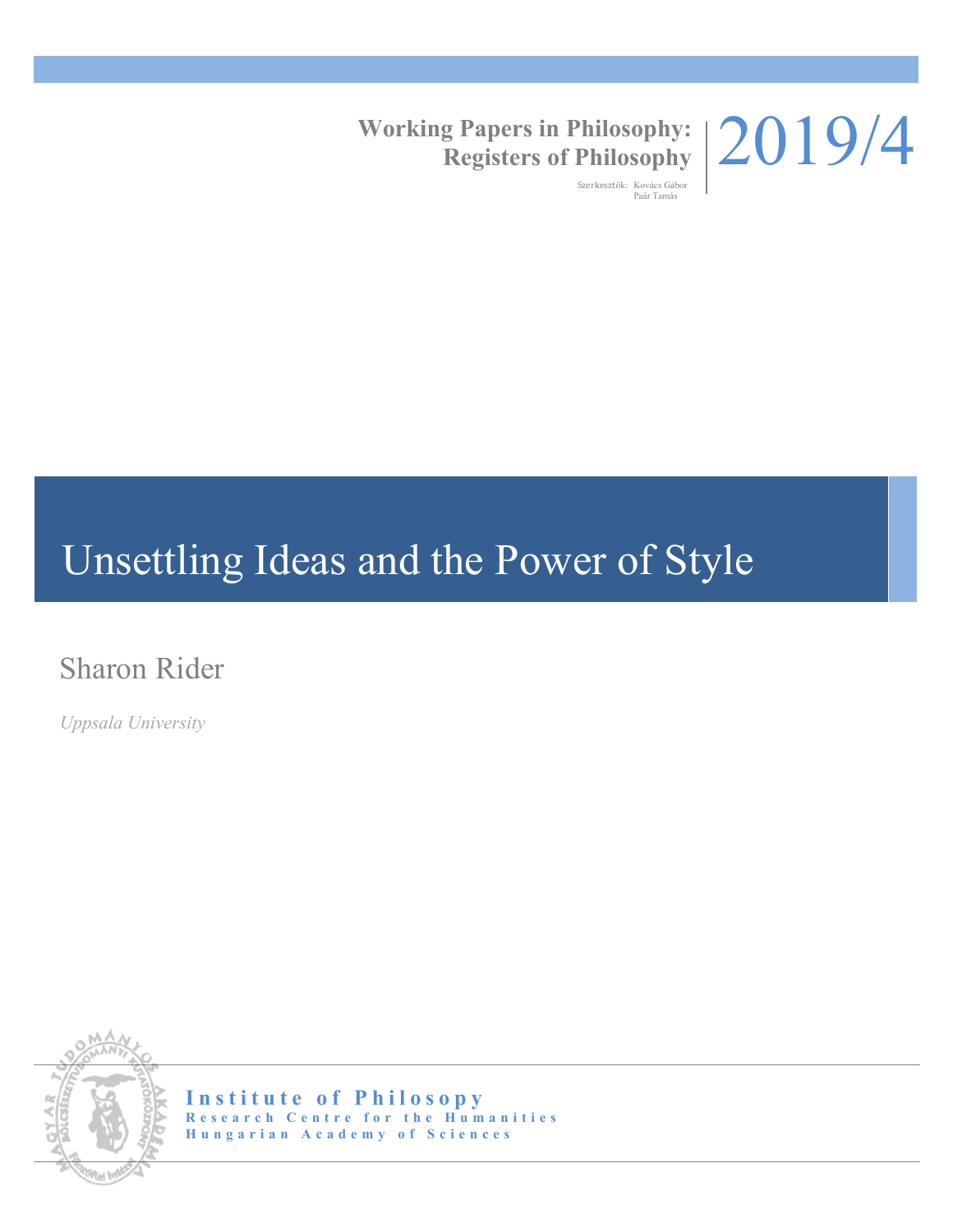### **About the author**

**Sharon Rider** is Professor of Logic and Metaphysics at the Department of Philosophy, Uppsala University, where she was Vice-Dean of the Faculty of Arts in Uppsala 2008-2014. She was the first recipient of the national Humtank Prize in Sweden for eminent scholars in the humanities who have brought research beyond the academy. A philosopher by training, with an emphasis on later modern European thought, she has published broadly on issues connecting epistemology to education, including themes such as the relationship between linguistic competence and mathematical reasoning, the idea of a university, and the cultural conditions of rational judgment. She is currently Deputy Director of Engaging Vulnerability, a decade-long interdisciplinary research program hosted by Uppsala University with funding from the Swedish Research Council. The program builds on and extends recent work in philosophy, the humanities and the social sciences, documenting and theorizing vulnerability as a generative site of relations rather than as an inert state or position. Rider's work focuses on the cultural conditions for autonomy, responsibility and knowledge, and how these might be conceptualized in ways that neither reject nor rely on conventional notions of rational agency, nor conceive of the conditions of possibility for thinking, understanding and learning in terms of limitations.

## **Abstract**

Philosophy has since its inception identified itself with the unencumbered quest for truth. At the same time, as a discipline in its own right, it has come to be characterized by a style of writing consisting of the assumption of a given set of propositions, doctrines, systems and problems, largely of a technical nature, arising in and between these: that is, philosophy understood as a body of knowledge. What is lost in the latter conception is the nature of philosophical writing as a particular arrangement of thought that is not a matter of terminology, techniques or procedures, but the ordering of the ongoing activity of reflection. In this paper, I argue that a consideration of the elements of our thinking and what holds them together, their form, is at the same time an examination of the question addressed, i.e. its "content". In particular, I discuss the question of style in philosophical writing as the issue of the form of thinking about thinking, in light of formalist analyses of poetry, the role of criticism and the point of purpose of the humanities. Sources of inspiration for the paper are, among others, Kant and Arendt, but also and especially the philosophical holism of Vincent Descombes and the non-scientistic form of New Criticism articulated by Cleanth Brooks.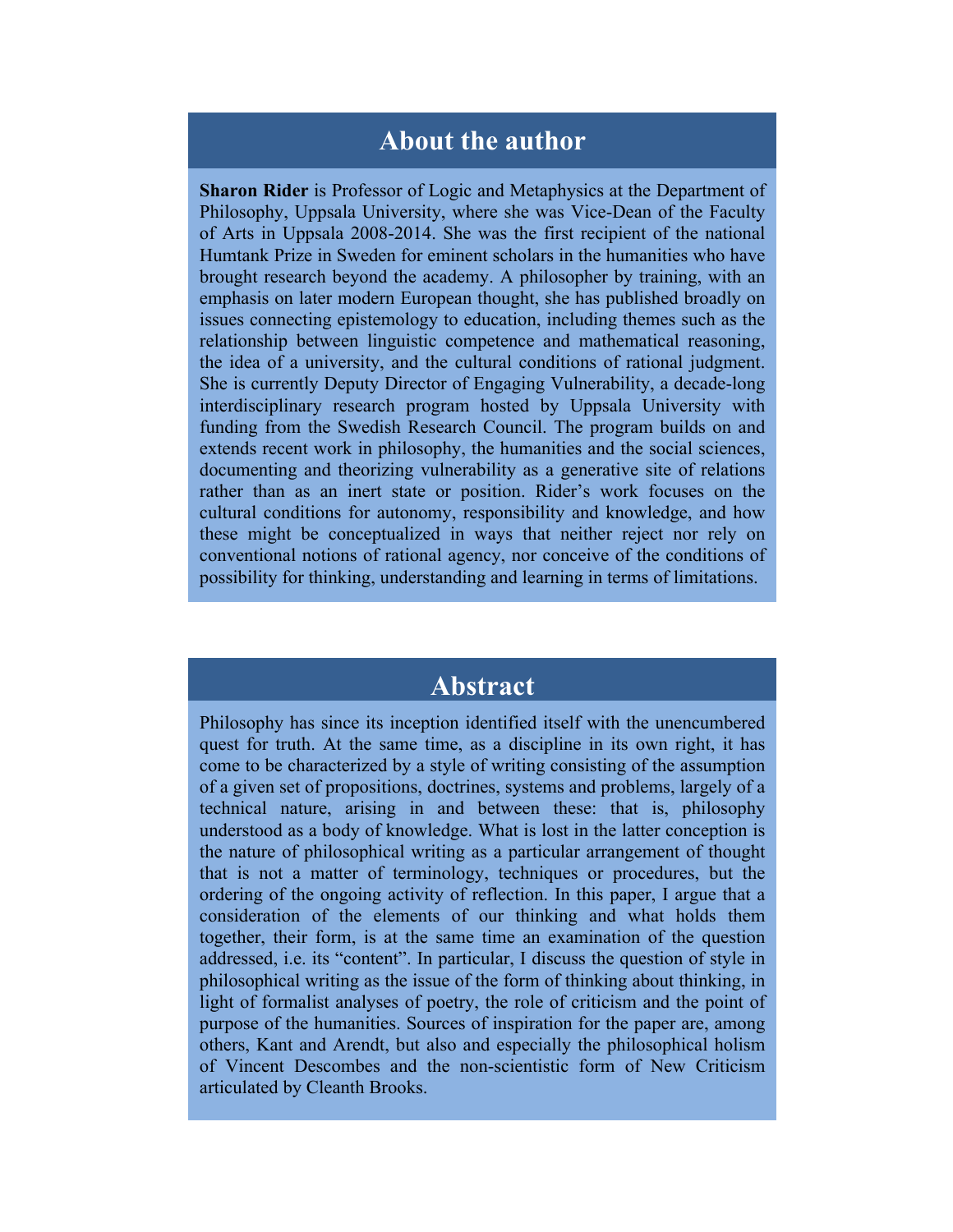#### **Sharon Rider***: Unsettling Ideas and the Power of Style 1*

#### *1. Introduction*

 

What I will have to say here has to do with a certain way of conceiving what philosophy is and has been, in the most general sense, which I hope won't be all to controversial, at least not to begin with. In what follows, I will treat philosophy as discourse about discourse, or thinking about thinking (logos about logos, a rational account of rational accounts, or, as Kant would have it, "reason occupied with nothing but itself"). <sup>2</sup> That is, insofar as we are human, philosophy consists to a very high degree of some kind of selfreflection, since the substance of what we talk or think about in philosophy is inextricably bound up with *forms* of human thought or mentality: concepts, criteria, ideas, methods, theories, and so forth. Now it's true that thinking about thinking can be and has been over the years further specified according to content, say, thinking about moral terms or ideals and their practical application (ethics), but, as a rule, philosophy differs from other disciplines to the extent that the problems it addresses are problems of thought, or the relationship between thought and what the thoughts are about.

Given this very broad approach that I will be taking, I should give the problem more definition by acknowledging my own starting points. When I talk about thinking or the mind, by this I do not assume any distinction between thinking about thinking, doing "philosophy of mind", as it were, and acknowledging the social, economic, historical and cultural factors involved in thinking, knowing or understanding anything at all. The activity of knowing, in particular, assumes a *world,* and this world manifests the exercise of the human mind in distinct human artefacts, institutions and social practices;  $3$  as Hannah Arendt might say, the activity of knowing, especially in modernity, builds the world as much as house construction or farming<sup>4</sup>. And it is within this framework of worldliness that political, ethical and aesthetic

<sup>&</sup>lt;sup>1</sup> This paper was presented at the conference "Registers of Philosophy V," April 13, 2019, Budapest, organized by the Institute of Philosophy of the Hungarian Academy of Sciences. I am grateful to Tamás Paár for his assistance, to Csaba Olay (ELTE) for his most helpful critical reflections on my paper, and to them both and all the conference participants for excellent comments and conversation.

<sup>2</sup> Immanuel Kant. *Critique of pure reason*, transl. Norman Kemp Smith, New York, NY: St. Martin's Press, 1965, 556, A 680/B 708. <sup>3</sup> A trenchant and subtle argument for this view is elaborated by Vincent Descombes in *The Provisions of Mind*

<sup>(</sup>Princeton: Princeton University Press, 2010) and especially *The Institutions of Meaning* (Cambridge, MA: Harvard University Press, 2014).

<sup>&</sup>lt;sup>4</sup> Hannah Arendt, "Thinking and Moral Considerations: A Lecture", in *Social Research*, 1971/3, 421. See also Hannah Arendt, *The Human Condition*. Chicago: University of Chicago Press, 1958, chap. 6.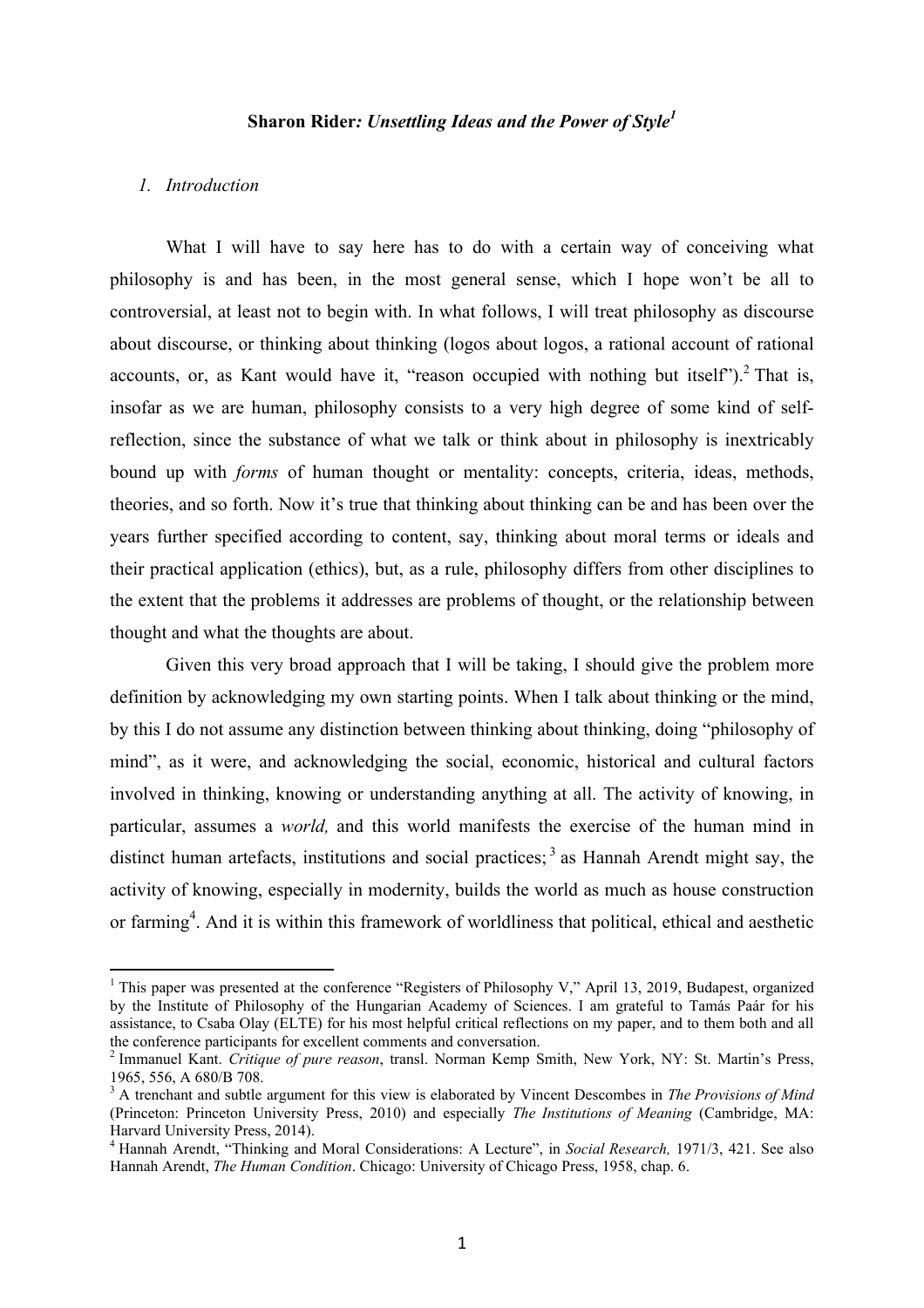notions such as "universality/particularity", "autonomy/heteronomy", and, importantly for what I want to say here about style, "form/content", are comprehensible. That being said, it is possible to pay attention to the conditions of thinking as such.

#### *2. Knowledge and Thought*

Arendt makes the observation that Kant fails to recognize his own radicality when he distinguishes between thinking and knowing:

We owe to Kant the distinction between thinking and knowing, between reason, the urge to think and understand, and the intellect, which desires and is capable of certain, verifiable knowledge. Kant himself believed that the need to think beyond the limitations of knowledge was aroused only by the old metaphysical questions of God, freedom, and immortality and that he had "found it necessary to deny knowledge to make room for faith"; by doing so he had thrown the foundations of a future "systematic metaphysics" as a "bequest to posterity". But this shows only that Kant, still bound by the tradition of metaphysics, never became fully aware of what he had done, and his "bequest to posterity" turned out to be the destruction of all possible foundations of metaphysical systems. For the ability and the need to think are by no means restricted to any specific subject matter, such as the questions which reason raises and knows it will never be able to answer. Kant has not "denied knowledge" but separated knowing from thinking, and he has made room not for faith but for thought. He has indeed, as he once suggested, "eliminated the obstacles by which reason hinders itself<sup>"5</sup>

Arendt defines the activity of thinking earlier in the essay cited as "the habit of examining and reflecting upon whatever happens to come to pass, regardless of specific content and quite independently of results"<sup>6</sup>, and describes the "deaths" of God and metaphysics as "thought events" concerning our ways of thinking, and indeed our ability to think. She emphasizes that man has "an inclination and, unless by more urgent needs of living, even a need (Kant's `reason') to think beyond the limitations of knowledge, to do more with his intellectual abilities, his brain power, than to use them as an instrument for knowing and doing."<sup>7</sup> And here, as elsewhere, Arendt makes the point that, strictly speaking, when we're thinking, we move outside the world of appearances, even if our thoughts are concerned with the most ordinary objects and not with abstractions such as concepts or ideas, "the old domain

<sup>&</sup>lt;sup>5</sup> Arendt, "Thinking and Moral Considerations", 422.<br>
<sup>6</sup> Ibid., 418.<br>
<sup>7</sup> Ibid., 421.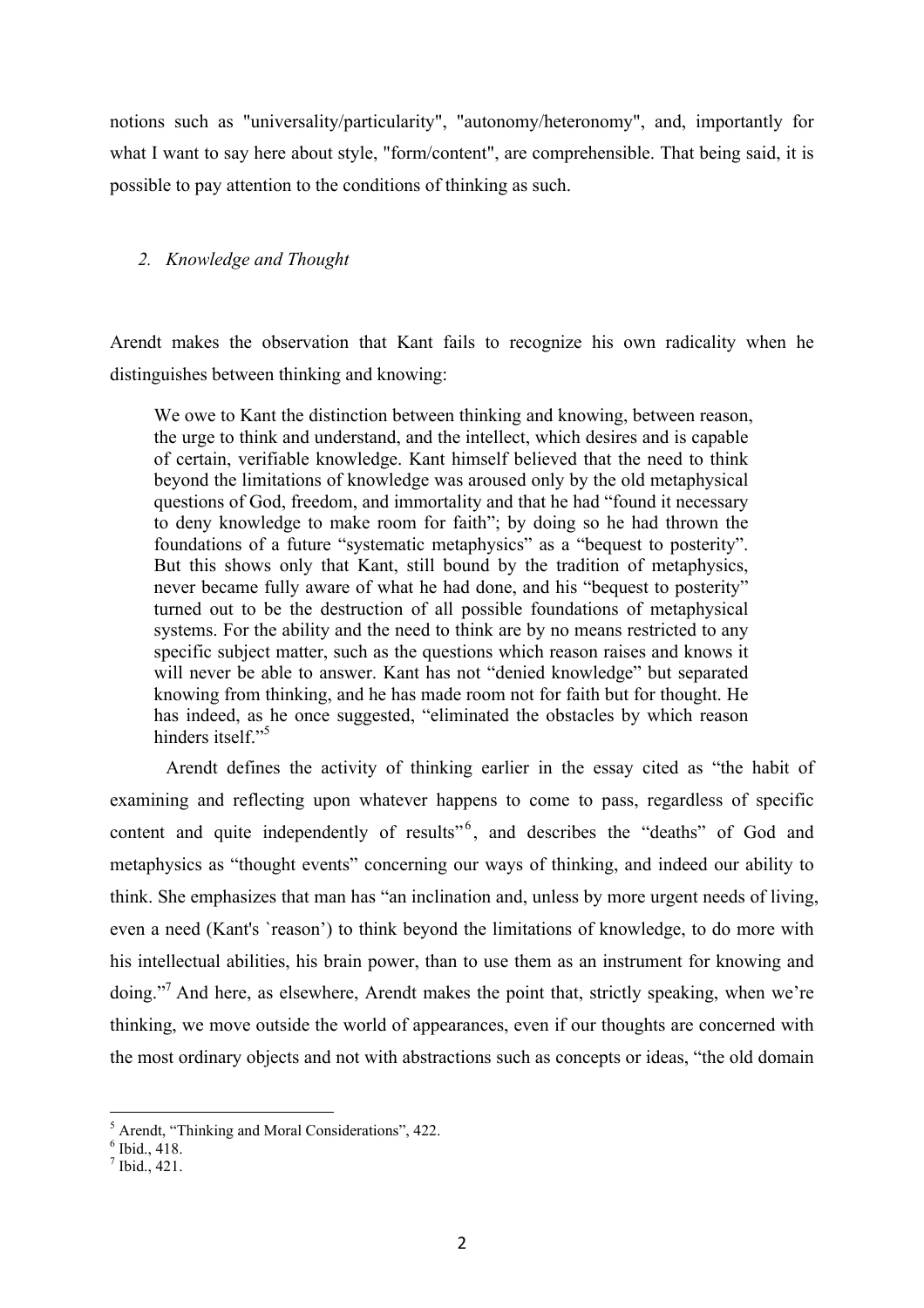of metaphysical thought". To think of someone or something is to "remove ourselves" or step back from whatever it is that we are thinking about. $8$ 

For Kant and his contemporaries, the conditions, possibilities, and limitations of the paradigmatic forms of *Wissenschaft*, that is, mathematics and the physical sciences, were of foremost concern. Kant's hesitation regarding the scientific status of metaphysics as it had hitherto been conducted, i.e. his suspicion that metaphysics was not a science at all, was the starting point of the *Critique of Pure Reason*. The problem he found was not primarily with the results (doctrines, claims, and teachings) of metaphysics, but with its methods. The methods appropriate to the special sciences, and which serve them well, lead irrevocably to the formulation of basic problems that of necessity result not in true knowledge, but in antinomies of reason. The sciences are defined and delimited by the methods employed to solve distinct and determinate problems. Such methodological predetermined delimitation is useless and potentially harmful to a form of inquiry lacking that kind of object. What remains for rigorous philosophical inquiry is to direct its attentions to its own resources, possibilities, and delimitations, that is, to take itself as its own object. Metaphysics is possible only as thinking about the conditions of thought, or reason's critique of itself. As Jacques Taminiaux puts it, "works of thought harbor their own evocative power, that they are less vestiges than wellsprings […] less particular bits of knowledge than the expression of a hold by that which transgresses all particularity."9

What characterizes philosophy, or transcendental reflection, is that it does not result in 'valid knowledge' about some (empirical) thing, since it does not concern things in the world to begin with. The activity of reflection as such has no fixed content at all insofar as it is active. When Kant points out that concepts without intuitions are empty, and intuitions without concepts are blind, he is not making an empirical claim about the relation between two things. He is saying that in any case of the phenomenon of Y, for it to be Y, it must be recognizable as such. Otherwise there would be no phenomenon, since to be a phenomenon is to be apprehended. But Y, the form, is a function of thinking, and the distinction between thinking and apprehending is not something that we can arrive at through experience. It cannot be perceived, but only thought. Such a remark itself is not part of knowledge of or about the world; it is not part of science. Rather, this kind of reflection, because it is not

<sup>&</sup>lt;sup>8</sup> Arendt works out this conception in great detail in *The Life of the Mind* (New York: Harvest, 1978) but also in *Between Past and Future: Eight Exercises in Political Thought* (New York: Penguin, 1968).

<sup>&</sup>lt;sup>9</sup> Jacques Taminiaux, "Dialectic and Difference", in *Dialectic and Difference. Finitude in Modern Thought*, Atlantic Highlands: Humanities Press, 1985.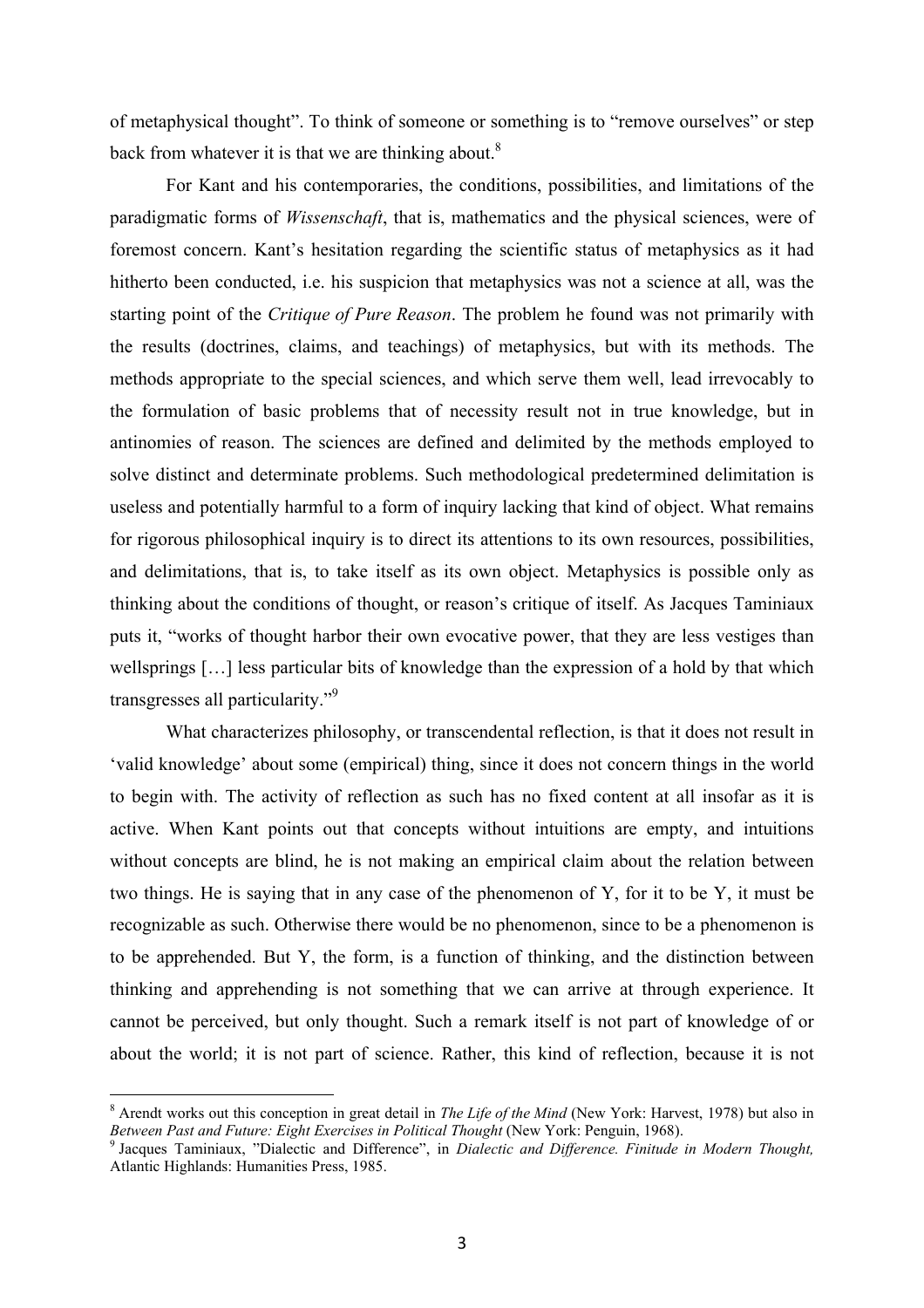reliant on special techniques, must admit of "popularization", since it consists in nothing more than the exercise of the spontaneous human capacity for self-examination. To assume a certain set of established concepts or procedures that have to be learnt, is to confine and corrupt philosophy, and to impede and impair thinking.

#### *3. Philosophy and Poetry*

Now if we take this to be right, one might take the further step of asking where we are when we are thinking. Arendt claims that, strictly speaking, we are nowhere. I would prefer to put it another way, and say that thinking, insofar as it is a stepping back from the world, has to do with a temporal rather than a spatial positioning toward something, a vantage point, stance, or *attitude* of thoughts in movement in relation to one another.

This last observation leads me away from what I have taken to be relatively anodyne description of philosophy to what I suppose will be a much more tendentious claim about the relationship between form and content in writing. I want to say that the formalist analysis of poetry, which is explicitly intended to distinguish it from, say, historical, scientific or philosophical prose, actually has a bearing on philosophy in the sense of thinking about thinking. I think that there is much to be learned about how to read a philosophical text by following the method of close reading, insofar as it has just to do with patient attention to the thoughts as they are articulated, rather than foisting a set of unexamined conventional categories, concepts and definitions onto the text to extract "an argument" that either meets with the expectations arising out of those assumptions, or fails to do so.

I will follow one of the leading lights of New Criticism, the American formalist critic Cleanth Brooks, as my source of inspiration, due to his clarity and humility and as well as his aesthetic vision, the latter of which is commonly recognized as neo-Kantian and therefore most apposite for my purposes. But related ideas can be found in the writings of the so-called Russian Formalists such as Viktor Shklovsky and Roman Jakobson, as well as in certain corners of philosophy, say in Merleau-Ponty, Ortega y Gasset and R.G. Collingwood, or in the dramatic readings of Plato in the Straussian school.

In his most influential book, *The Well Wrought Urn*, Brooks makes the following reflection on the reading of a poem in terms of what it "says":

The conventional terms are much worse than inadequate: they are positively misleading in their implication that the poem constitutes a "statement" of some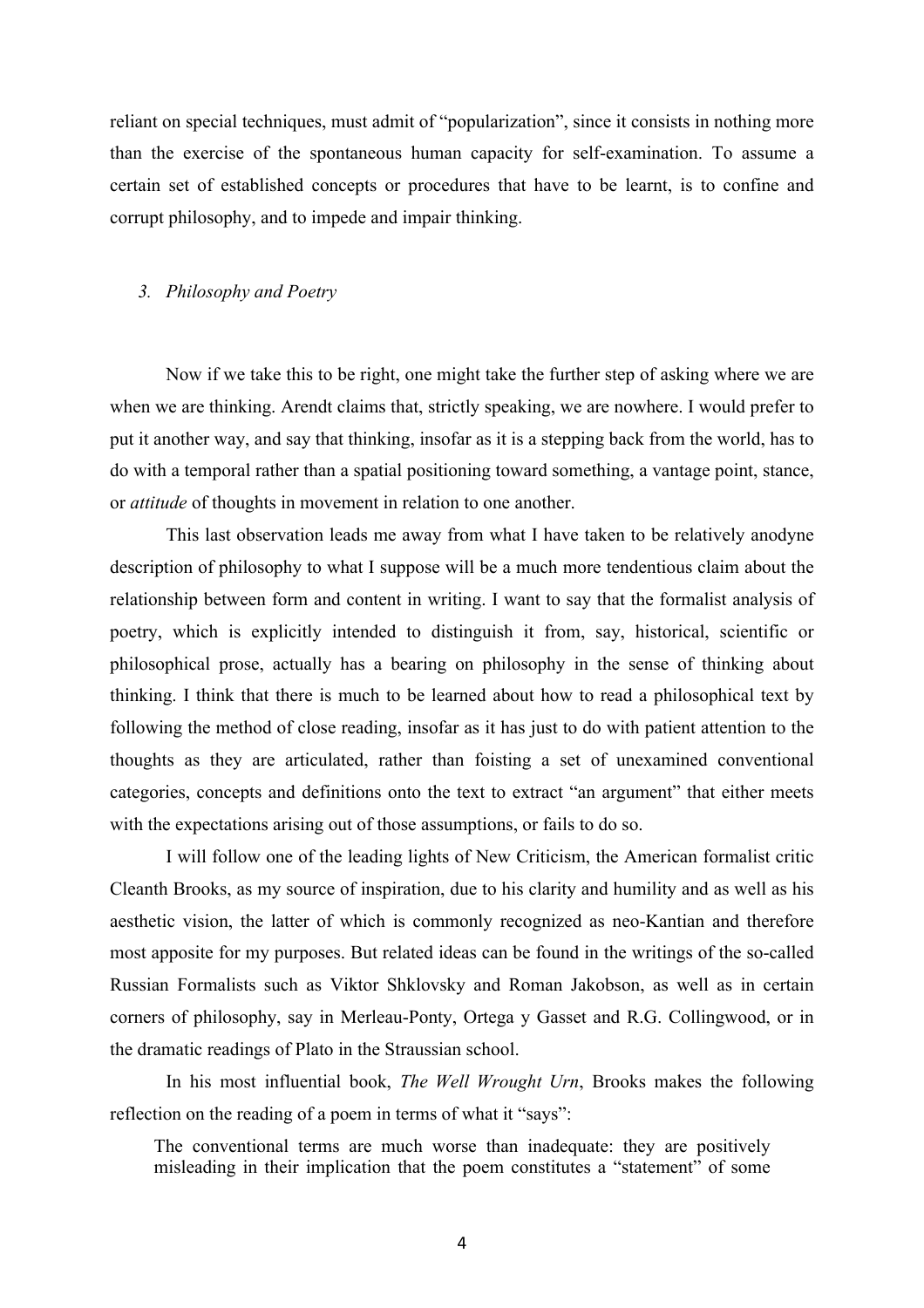sort, the statement being true or false, and expressed more or less clearly […] The formula begins by introducing a dualism which thenceforward is rarely overcome, and which at best can be overcome only by the most elaborate and clumsy qualifications.<sup>10</sup>

I would say that this is an accurate description of the inclination to read works of art (badly), but also the tendency to read works of thought (badly). If we replace in the following quote the word "criticism" with the word "philosophy", the word "poetry" with the word "thought", the word "poem" with the word "text", and the word "beautified" with the word "theoretical" or "technical" in the quote below, we find an interesting parallel. Brooks writes:

The dualism of form and content […] puts a stop to criticism by compelling us to locate the poetry in the truth of the statement made by the poem or contained in the poem (actually the paraphrase of the poem, not the poem itself); or to locate the poetry in the "form" conceived as a kind of container, a sort of beautified envelope.<sup>11</sup>

The problem with tearing up the envelope to get at the message is that there is a reason why the material is ordered as it is and not some other way. What is being "said" cannot be separated from how it is said and remain poetry; and being a poem is integral to what the poem "says", or, as Brooks put it: "The nature of the material sets the problem to be solved, and the solution is the ordering of the material". Similarly, unless we assert the primacy of how thoughts are intrinsically related to one another in a work of philosophy, the "pattern of thinking", if you would like, we haven't understood the thinking displayed in the article or essay at all, but are left with an abstract compositional structure in which statements or "thought items" are contained. The "structure of the argument" is external to the examples, analyses, references, formulations, distinctions, allusions and associations that inevitably abound in works of philosophy.

Brooks says of poetical structure that it is one of "meanings, evaluations, and interpretations; and the principle of unity which informs it seems to be one of balancing and harmonizing connotations, attitudes and meanings [...] The unity is not a unity of the sort to be achieved by the reduction and simplification appropriate to an algebraic formula."<sup>12</sup> For at least some kinds of philosophy, many of which are canonical for the discipline, this strikes me as entirely adequate advice as to how to go about reading to understand what the text is about, even when, as in the case of, let's say, Descartes, Spinoza or even Kant, the explicit model

<sup>&</sup>lt;sup>10</sup> Cleanth Brooks, "The Heresy of Paraphrase", in *The Well Wrought Urn: Studies in the Structure of Poetry,* New York, NY: Harvest, 1975, 196.

<sup>&</sup>lt;sup>11</sup> Ibid., "Criticism, History and Critical Relativism", 226. <sup>12</sup> Ibid., 195.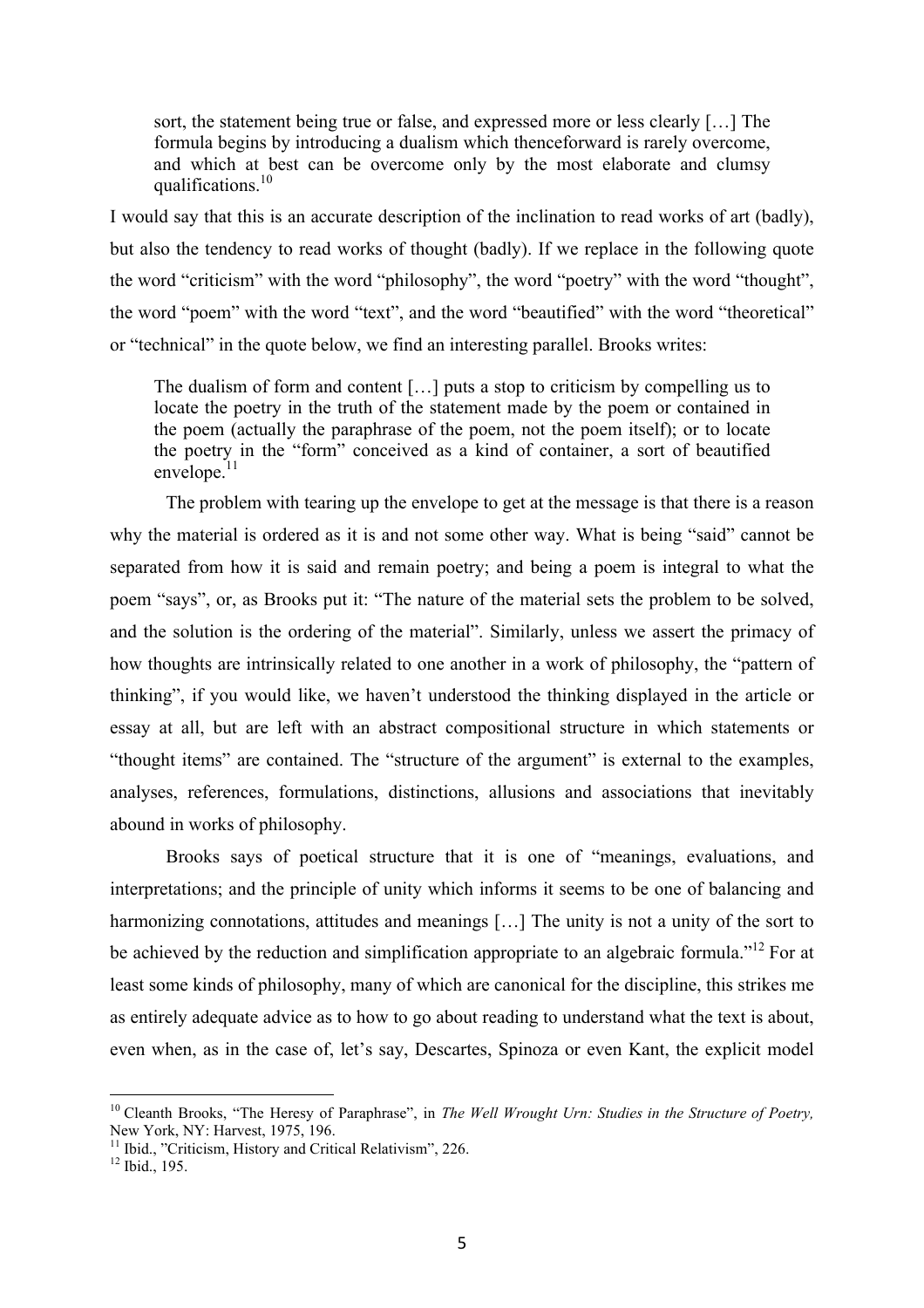may be that of a geometric proof. Laying bare the "poetry" behind the rhetoric of demonstration was something of a cottage industry in the heydays of Derrida and de Man, and it is not my intention to defend or castigate such work. I simply want to say that one need not take a stated ideal, especially one manifesting what we might call the spirit of an age in which the work is produced, at face value. The work speaks for itself, even, or perhaps especially, when it involves contradictions, paradoxes and intricate complexes of attitudes. Indeed, as in poetry, one might think that such features display the real character of human thought, its rough ground.

#### *4. Form and Content*

Brooks repeats often the general qualification that he is not rejecting all attempts at paraphrase out of hand. To the contrary, he thinks that it can be useful for convenient shorthand references to parts of the poem and so forth. Nonetheless, he always adds a proviso, something to the effect: "But such formulations are scaffoldings which we may properly for certain purposes throw about the building: we must not mistake them for the internal and essential structure of the building itself $\frac{13}{3}$ ; or "But it is highly important that we know what we are doing and that we see plainly that the paraphrase is not the real core of meaning which constitutes the essence of the poem."<sup>14</sup>

The point of all this is, of course, that form and content are inseparable in poetical works and, I have argued, in philosophy, or "works of thought" as well. I want to emphasize, however, another aspect of this insight, namely, the one I made earlier about thinking as a relation or positioning of thoughts toward one another, what I have, following Brooks, called "attitudes". Brooks says of the characteristic unity of poems, disregarding whatever logical unity they may or may not possess, that it "lies in the unification of attitudes into a hierarchy subordinated to a total and governing attitude."<sup>15</sup> Now Brooks himself thinks that this distinguishes poetry from philosophy, science or history, or rather, he is too modest to make any claims whatsoever about the latter. Be that as it may, the notion that it is possible to seek and find a unifying "governing attitude" is one that makes sense when considering a work of philosophy. The "governing attitude" of a work of philosophy is whatever it is that the

<sup>&</sup>lt;sup>13</sup> Ibid., 199.<br><sup>14</sup> Ibid., 197.<br><sup>15</sup> Ibid., 207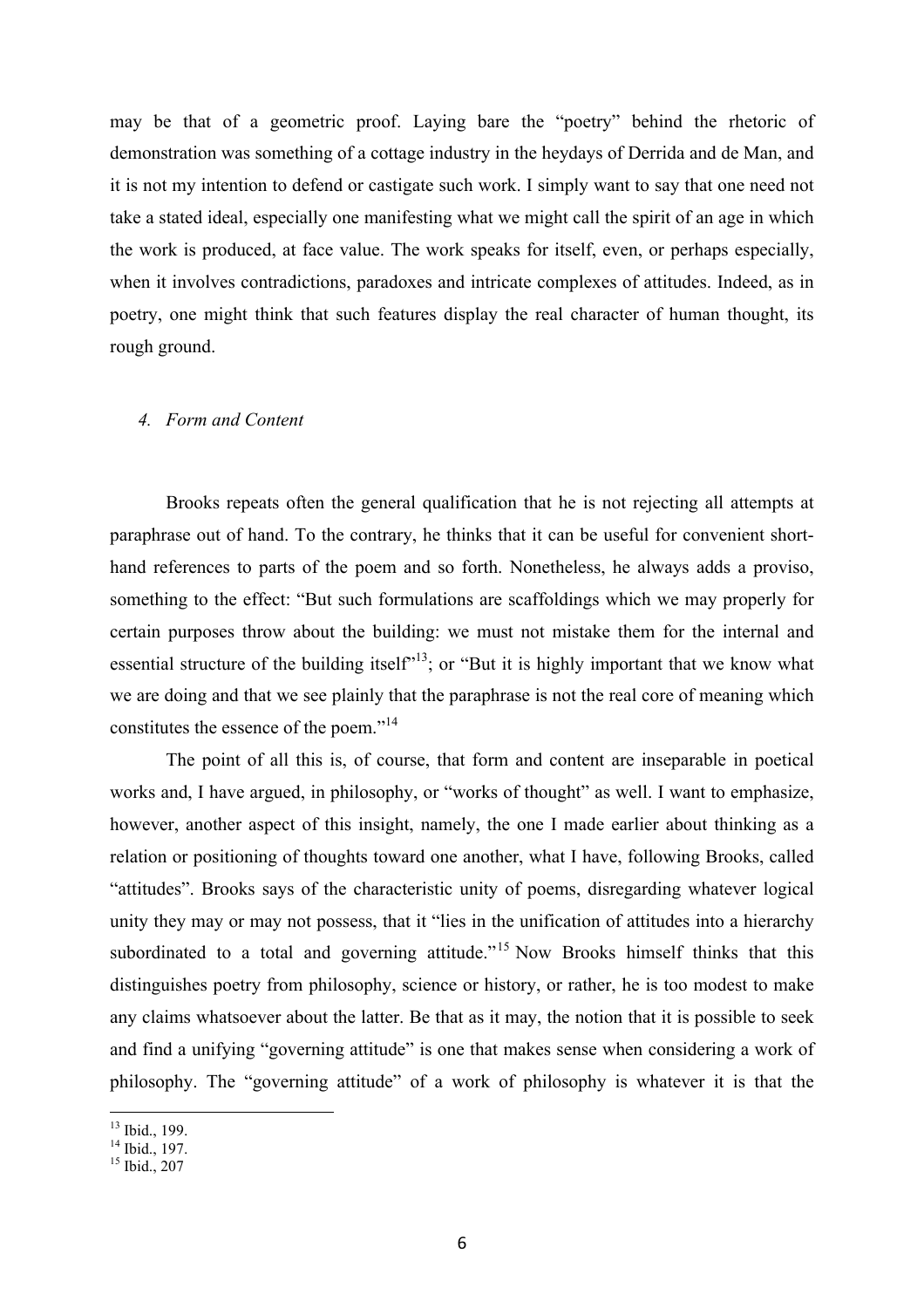philosopher in question "has on his mind": his doubts, reservations, hesitations, uncertainty, confusions, concerns, perplexities and ways of dealing with these are all part of this, and their relation to one another is not that of a standard formula. The solution to his problem is inseparable from his formulation of it, which is not reducible to conventional textbook accounts of varieties of "mind-body dualism" or "physicalism", for instance. One might call this governing attitude with regard to works of thought, what Brooks calls with respect to poetry "the unity of style", the "transcendental unity of the work of philosophy"; it has no existence apart from a critical reflection on the activity of thought manifested in the work in all its parts, the sequence of words and ideas, and in the movements from one thought to the next and back again.

The presupposition that there is a correct procedure for philosophy and some kind of language that, because it operates with standard definitions and entrenched techniques, is more "transparent" than everyday words used in an everyday way using everyday practices from everyday life is thought to guarantee the universality of rigorous scientific procedure, the notion being that a scientific proposition can stand alone. The proposition stating the inference from an argument is true, if the argument is valid and sound. While on the other hand, "the experience of an attitude, apart from the occasion which generates it and the situation which it encompasses, is meaningless."<sup>16</sup> Again, Brooks intended this reflection to set poetry apart from science and philosophy. But the idea that philosophy is science in this respect robs it of its unique force, if philosophy is, as I have suggested, thinking about thinking insofar as it is thinking, and not something else.

Brooks uses the term "irony" to indicate the specific power of poetry to work with contradiction; "the thrusts and pressures exerted by the various symbols […] are not avoided by the poet: they are taken into account and played one against the other". Whereas, on the other hand, the terms of science "do not change under the pressure of the context. They are pure (or aspire to be pure) denotations; they are defined in advance."17 Now philosophy has for a long time attempted to emulate this procedure of science, and there are certainly cases when it is appropriate. The idea that philosophy is, can or should be a special science is not proven on conceptual grounds, however, and it is difficult to see how it could be. Thus common claims as to the "clarity", "cogency" or "precision" of a given ensconced terminology and modus operandi, as if it had to do with the "state of the art" of a field of

 $^{16}$  Ibid.<br> $^{17}$  Ibid., 210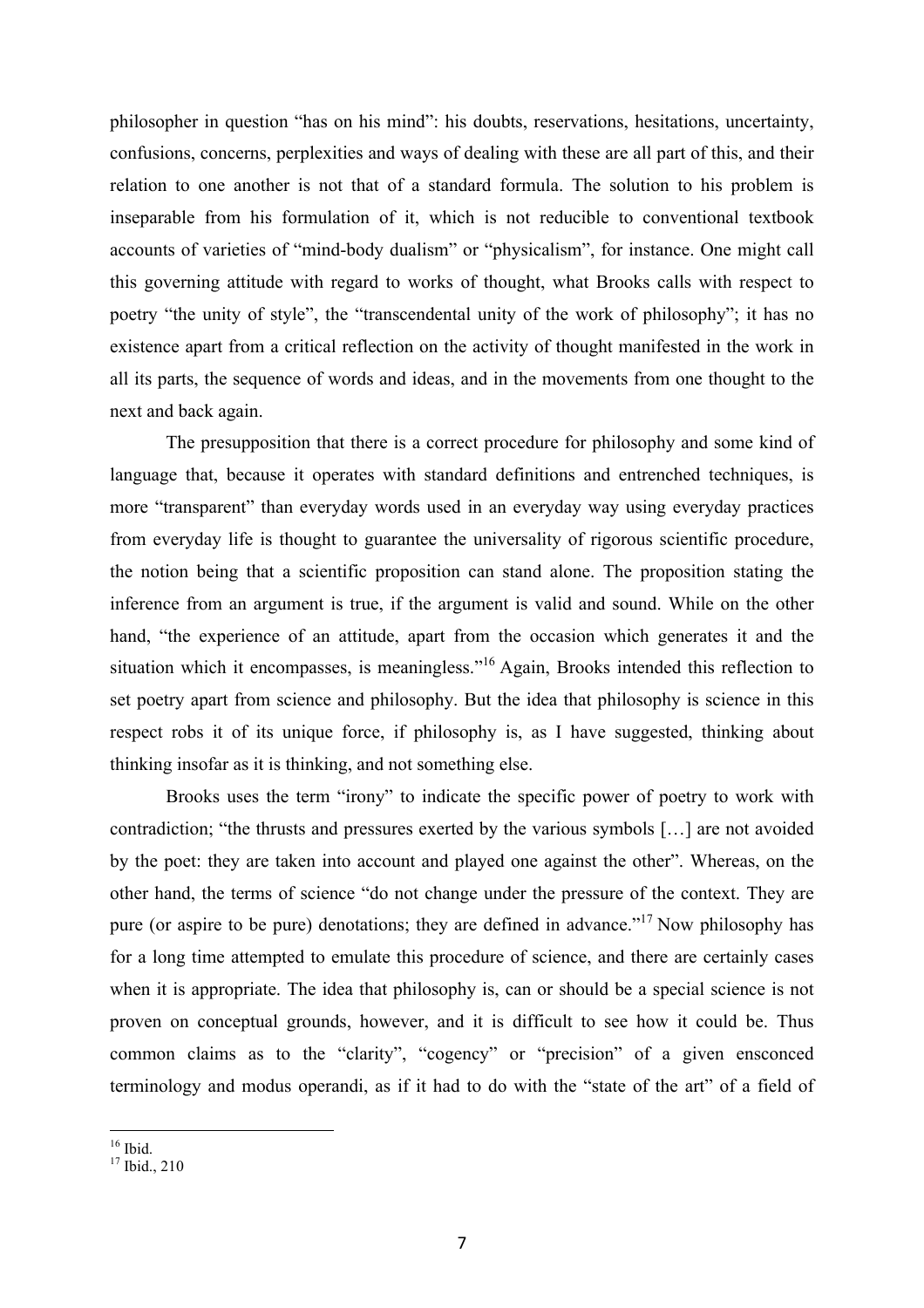technical expertise, must be explained historically and sociologically rather than conceptually. It is one thing to aspire to an ideal language in which the relation of term and meaning were constant. It is quite another for it to be the case. Brooks asserts that the poet uses a word, "not as a discrete particle of meaning, but as a potential of meaning, a nexus or cluster of meanings", the aim of which is to dislocate meaning in the sense of breaking us out of convention, reminding us or making us aware of the experience buried beneath it: "the poem, if it be a true poem, is a simulacrum of reality […] by *being* an experience, rather than any mere statement about experience or any mere abstraction from experience."18 So too, I want to say, the true work of thought is actually thinking put on paper, rather than "any mere statement about thinking, or any mere abstraction from thinking."

Similarly, Brooks says of poems that they do not *state* ideas, but *test* them:

Or, to put it in other terms, a poem does not deal primarily with ideas and events, but rather with the way in which a human being may come to terms with ideas and events. All poems, therefore, including the most objective poems, turn out on careful inspection to be poems really "about" man himself. A poem then, to sum up, is to be judged, not by the truth or falsity as such of the idea which it incorporates, but […] by its coherence, sensitivity, depth, richness, and toughmindedness.<sup>19</sup>

This is arguably how we should see philosophy, understood as taking a step back and thinking about thinking. The thoughts emerging therein are not a part of science proper and not distinct propositions to be tested for factual accuracy, for the simple reason that there is no fact of the matter. What criteria remain are those for independent, enlarged and consistent thought as elucidated, famously, in  $\S$  40 of Kant's third critique.<sup>20</sup>

Indeed, Brooks' account of his method of reading would seem to be taken directly from Kant's *Critique of Judgment*. Brooks admits that his starting point is that there *is* such a thing as poetry, difficult as it may be to define, and that there are general criteria which can be used to assess a poem. He states:

If there is any absolutism implied, I prefer not to conceal it, but to bring it out in the open. The foregoing discussions of poetry may, indeed, be hopelessly subjective. But, for better or for worse, the judgments are rendered , not merely in terms of some former historical period and not merely in terms of our own: the judgments are very frankly treated as if they were universal judgments. But if I

<sup>&</sup>lt;sup>18</sup> Ibid., 213<br><sup>19</sup> Ibid., "The Problem of Belief and the Problem of Cognition", 256.<br><sup>20</sup> Immanuel Kant, *Critique of Judgement*, trans. J.H. Bernard, New York, NY: Hafner Publishing, 1951, 136. See also his "*Anthropology from a Pragmatic Point of View*" (7:200), trans. Robert Louden in *Anthropology, History, and Education*, eds. Günther Zöller & Robert Louden, Cambridge: Cambridge University Press, 2007, 307-308.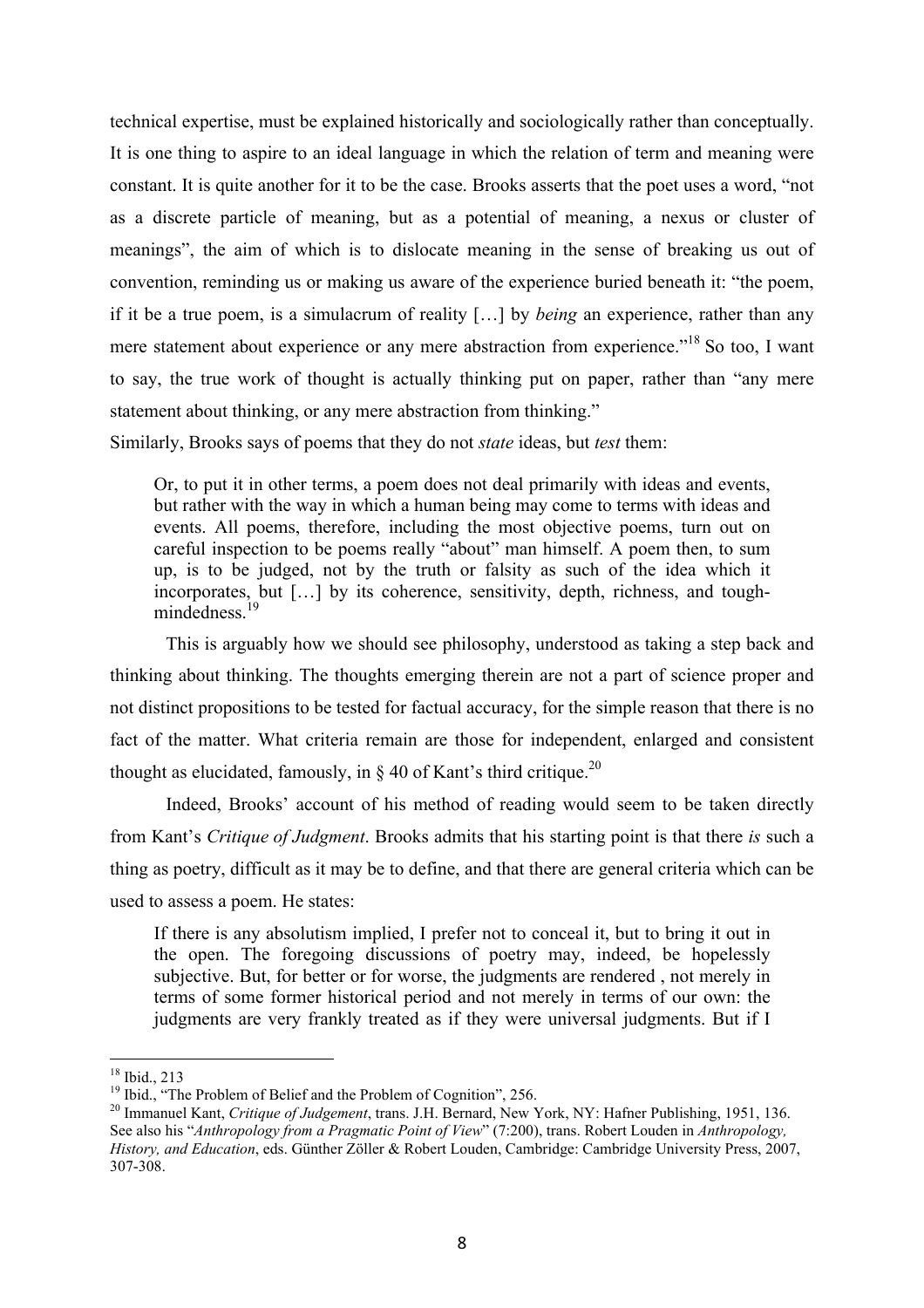am willing to expose the assumptions on which my own judgments rest, I am equally desirous of exposing the assumptions with underlie the typical varieties of attack on such judgments. $21$ 

I have asked you earlier to consider Brooks' discussion of the nature of literary criticism as one equally valid for philosophy by exchanging for the former term with the latter. I ask you to perform this substitution one last time. The context in which Brooks makes the remark that I want you to consider is one where he is reflecting on why so many at the time found his approach troublesome. The situation to which he is referring is one that he characterizes as an intellectual environment that cannot or will not abide an attitude (in the sense discussed above) that places demands on our capacity for discretion, deliberation and judgment; the characterization he offers is strikingly familiar, although perhaps the predicament has deepened. So again, trade the words "literary criticism" for "philosophy" in the following passage, and contemplate the consequences:

I believe that the typical attacks fall into a pattern – a pattern which will help us explain their state into which literary criticism, and ultimately the Humanities in general, have fallen in our day. I want to point out, therefore, that the notes which follow are concerned with something more than the defense of a particular critical method. They have to do […] with the whole question of whether we can have literary criticism at all. $^{22}$ 

We began by saying that philosophy is the activity of thinking about thinking. Thinking has to do, among other things, with wanting and meaning. Ethical truth, in this regard, has to do with what we really want; philosophical truth has to do with what we really mean. Often enough we are not quite certain about what we really want or what we really mean. This hesitancy is what precipitates thinking and keeps it moving along. But the "truths" of morality and philosophy are not statements of fact in the scientific sense. I think that we can have both literary criticism and philosophy today, but under certain conditions, namely, that we limit our claims for what they can do and achieve. At best, they can be reminders of actual human experience, but then they must leave the work of systematic demonstration and meeting strict evidentiary demands to the special sciences. The way out of the doubts raised about the value of the humanities can be addressed through a reconsideration of everyday human experience and therewith the starting points of philosophical investigation. Human thinking ordinarily involves judgment, discrimination and discernment, that is, distinguishing between right and

<sup>&</sup>lt;sup>21</sup> Brooks, "Criticism, History and Critical Relativism", 217.<br><sup>22</sup> Ibid., 217-218.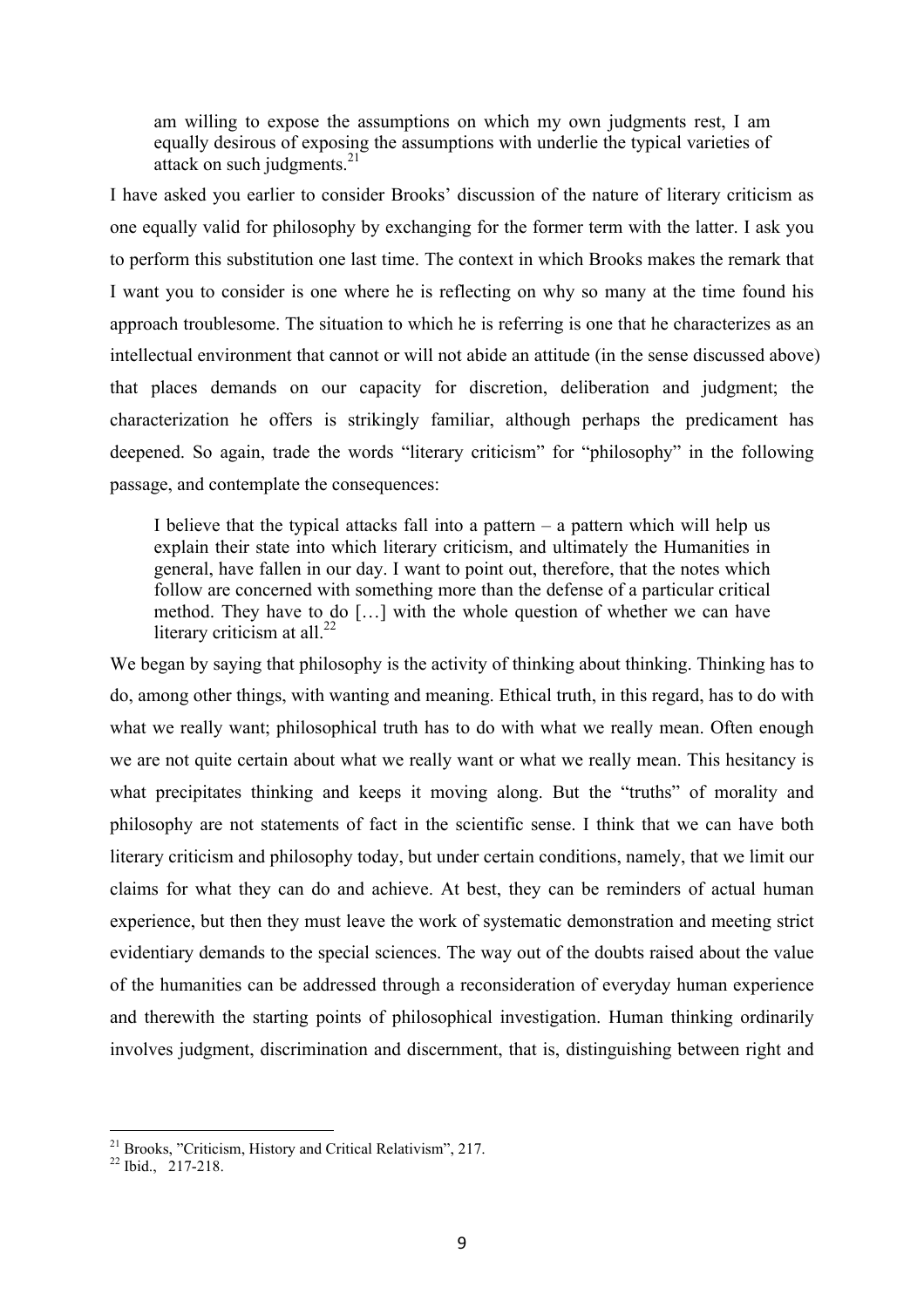wrong, better and worse.<sup>23</sup> That academic philosophy can tell us how to think straight and choose well by clarifying the use of terms, regimenting language or working out and applying technical criteria for justification seems highly unlikely. Aesthetic questions are not answered by formalization, and ethical or existential dilemmas are not dissolved through a logical ordering of arguments. The force of logical necessity assumes that we take moral responsibility for our thoughts and decisions if it is to have any purchase, which means that logic in itself lacks force. In this respect, the pseudo-scientific form of certain kinds of philosophy constitutes a kind of coercive rhetoric, but one which seems to have lost its power to convince. The kind of philosophy that appeals to the shared experience of a human being trying to come to terms with the difficulties of thinking coherently and without illusions about difficult matters occupying his mind, the sort of articulations of thought that Brooks identifies as poetic, can offer truths of another kind, ones that are potent because they don't pretend to establish matters of fact. To the contrary, like poetry, they are unsettling of preconceived notions, alive to the actual movement of thought and thus less vulnerable to the genuine skepticism and even cynicism of our day.

#### *Concluding Remarks*

As Vincent Descombes has trenchantly argued in *The Institutions of Meaning*, signifying form is not the same thing as mere (physical) configuration, or morphology of a thing.<sup>24</sup> According to textbook Aristotelianism, the latter is what makes it what it is: the wood must take some form, a tree or a desk, to be something at all. The form of the tree or the desk, however, is not signifying form, that is, form here is not a matter of arranging elements so as to achieve a certain meaning. To the contrary, the form of the desk inheres in it as a quality that makes it just that desk. In contrast, to provide a meaningful form or order is not to shape a material, but to arrange or organize units that are themselves meaningful, whose meaning is determined by having a certain determinate place with respect to the other units which, taken together, constitute the whole. The importance of the distinction made here is this: the form or "what it is" of the tree or desk can be recognized more or less automatically. The perceptible

<sup>23</sup> Stanley Rosen, "Philosophy and Ordinary Experience", in *Metaphysics in Ordinary Experience,* New Haven: Yale University Press, 1999.<br><sup>24</sup> Vincent Descombes, *The Institutions of Meaning*, 178.